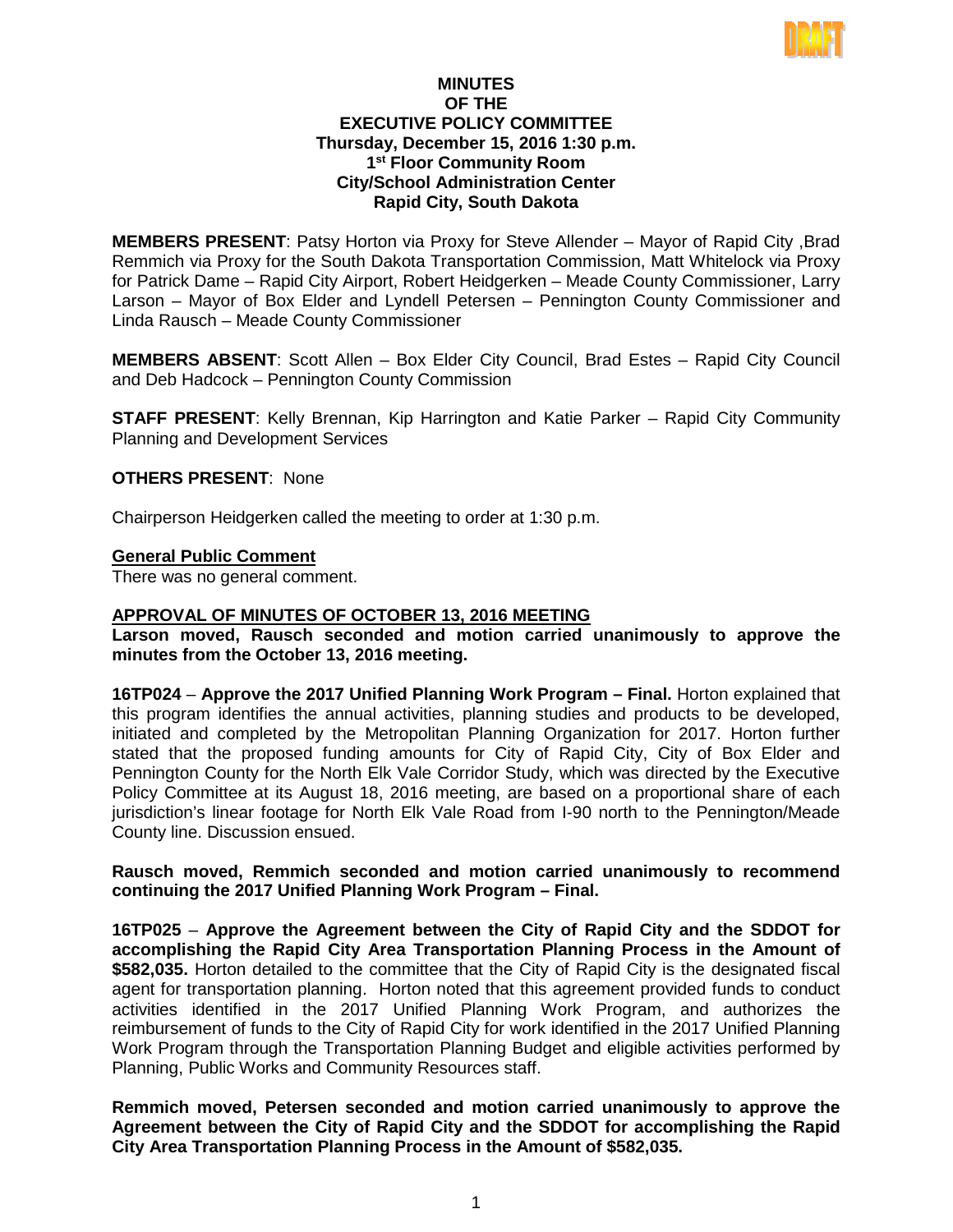

**16TP031** – **Approve the Citizens Advisory Committee Bylaw Revision.** Harrington informed the committee that staff is currently in the process of amending Rapid City Area Metropolitan Planning Organization's Operations Plan to update language that references Fixing America's Surface Transportation Act (FAST Act), the new highway bill adopted on December 4, 2015. As part of the Operations Plan changes, staff is also proposing revisions to the Citizens Advisory Committee Bylaws. Harrington went on to explain that these changes ensure that the process used by Meade County to appoint committee representation is accurately reflected, and that any member of the public participating in a committee meeting that is not a "voting member" is considered a "non-voting member." Horton further stated that based on discussion at the Citizens' Advisory Committee, it was recommended that the bylaws be changed to read the basic requirement for members would be to live or work within the MPO Boundary.

# **Rausch moved, Remmich seconded and motion carried unanimously to approve the Citizens Advisory Committee Bylaw Revision with a language change stating that the basic requirement for members would be to live or work within the MPO Boundary.**

**16TP032** – **Approve the Technical Coordinating Committee Bylaw Revision.** Harrington disclosed that staff is currently in the process of amending Rapid City Area Metropolitan Planning Organization's Operations Plan to update language that references Fixing America's Surface Transportation Act (FAST Act), the new highway bill adopted on December 4, 2015. As part of the Operations Plan changes, staff is also proposing revision to the Technical Coordinating Committee Bylaws. Harrington pointed out that these changes ensure that the membership includes an additional staff member from the Rapid City Long Range Planning Division, and removes the Finance Officer for the City of Summerset, to ensure consistency with other smaller community representation. It also adds representation from the Air Transportation, Trucking Industry, and Rail Industry. All of the new members are considered voting members.

Harrington noted the request from the Technical Coordinating Committee.

# **Petersen moved, Remmich seconded and motion carried unanimously to approve the Technical Coordinating Committee Bylaw Revision with noted changes.**

**16TP026** – **Approve the Operations Plan – Final.** Harrington detailed to the committee that the Rapid City Area Metropolitan Planning Organization has revised its Operations Plan to include updates to the current transportation funding bill and requirements to the Fixing America's Surface Transportation Act (FAST Act), adding the City of Piedmont as a participant in the Metropolitan Planning Process, updated department names and personnel titles, updated funding program names, and updated Citizens' Advisory Committee and Technical Coordinating Committee Bylaws.

At the request of Heidgerken, staff has been directed to change the bylaws to reflect that a representative of the Meade County Commission and the Pennington County Commission be appointed instead of the Chair of those committees.

# **Rausch moved, Petersen seconded and motion carried unanimously to approve the Operations Plan – Final with changes to the to the Citizens' Advisory Committee, Technical Coordinating Committee and Executive Policy Committee bylaws.**

**16TP027** – **Approve the Participation Plan – Final.** Harrington explained to the committee that the Participation Plan defines the process to be followed in developing transportation planning documents for the region and how it identifies the actions to be carried out to ensure opportunities exist for the public to be involved in transportation planning activities and establishes policies to follow as required in the current federal transportation act, the Fixing America's Surface Transportation Act (FAST Act).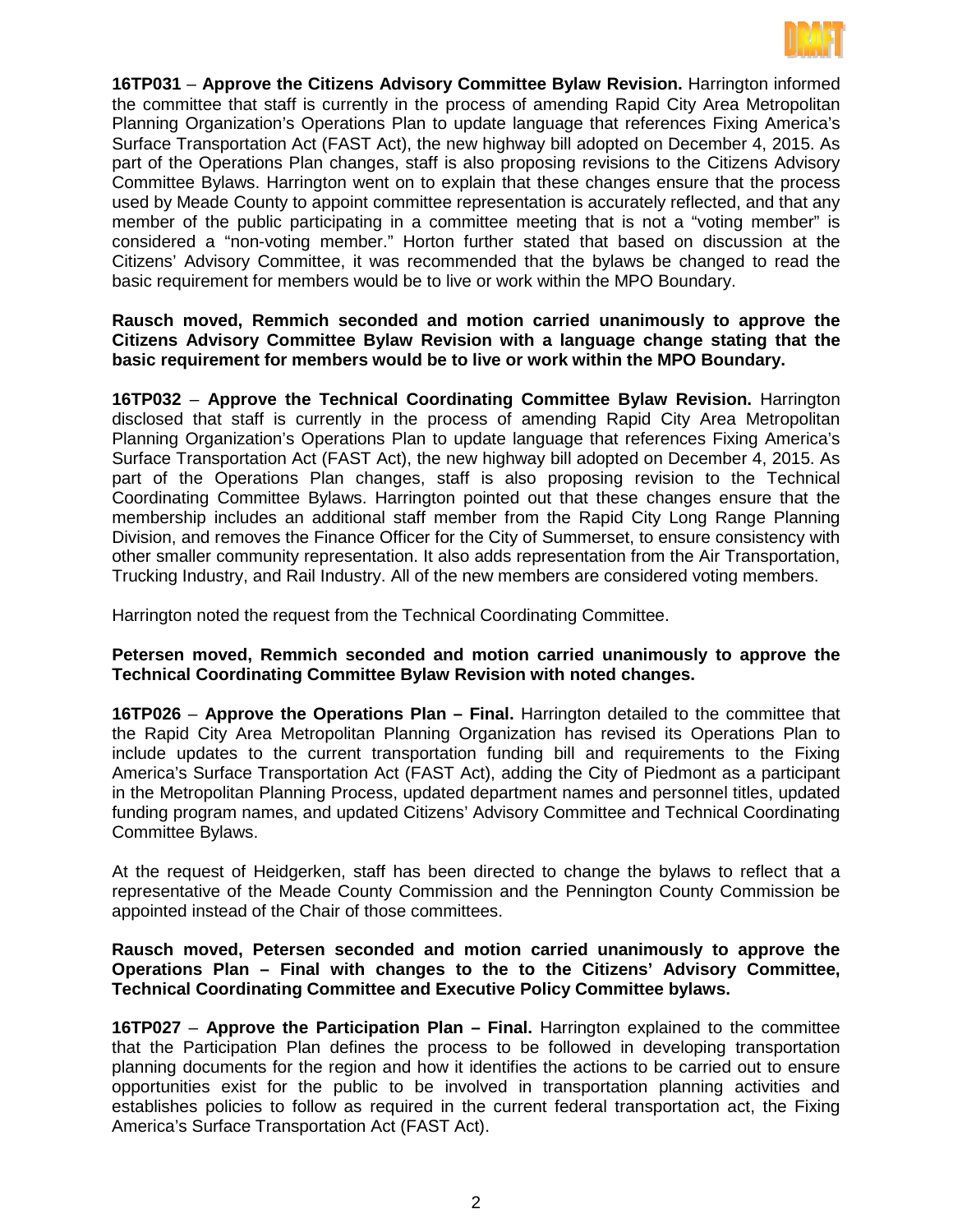

Harrington also stated that specific process information has been added on how the Metropolitan Planning Organization will consult with government and environmental agencies to insure the agencies' views are included in the Metropolitan Planning Organization's transportation planning process.

Horton noted that the agency list is updated on a frequent basis, with Rausch suggesting that language be added to note that the list is update on a regular basis.

**Rausch moved, Remmich seconded and motion carried unanimously to approve the Participation Plan – Final with suggested changes.** 

**16TP034** – **Approve the 2017-2020 Transportation Improvement Program Amendment 17- 001.** Harrington breifed the committee on this amendment that removes a project programmed in 2019 to construct median crossovers on Interstate 90 and locatoins along Interstate 90 to a maintenance project programmed for 2017, modify turning lanes at the Interstate 90 Exit 67 location in 2017, add a 2017 project to perform a high friction surface treatment on state highways in the region to improve safety, remove a project programmed in 2018 to perform intersection improvements on the region and defers a 2016 project to perform slide repai on Radar Hill Road to 2017. Harrington stated that project number 50 IM 0902 (168)59 should state the location is between Exit 59 and Exit 60, not Exit 19 and Exit 60.

**Remmich moved, Rausch seconded and motion carried unanimously to approve the 2017-2020 Transportation Improvement Program Amendment 17-001 with change to project number 50 IM 0902 (168)59.**

**16TP036** – **Approve the Rapid City Area MPO Conflict of Interest Policy.** Horton advised the committee on the policy that ensures adherence to SDCL 1-56-10 and SDCL 3-23 by all Rapid City Area Metropolitian Planning Organization committee members. Horton also noted that on future agendas, a disclosure clause will be placed at the beginning of the items. Discussion ensued.

**Larson moved, Petersen seconded and motion carried unanimously to approve the Rapid City Area MPO Conflict of Interest Policy.**

**16TP037** – **Approve the 2016 Annual Listing of Obligated Projects.** Harrington informed the committee that each year, the Rapid City Area Metropolitan Planning Organization is required to develop the Annual Listing of Obligated Transportation Projects identifying the status of the transportation projects shown in the Transportation Improvement Program for fiscal year 2016.

Harrington noted that the list included in the packets and liked online is dated 2015. Harrington presented the information from 2016 and stated that new links would be sent out with the updated information.

**Remmich moved, Larson seconded and motion carried unanimously to approve the 2016 Annual Listing of Obligated Projects.**

**16TP040** – **Acknowledge the 2017 Transportation Product Due Dates.** Horton explained to the committee that this document serves as a guideline for workflow during 2017.

**Rausch moved, Remmich seconded and motion carried unanimously to acknowledge the 2017 Transportation Product Due Dates.**

## **Election of officers**

Rausch opened the nominations for Chair and Vice Chair.